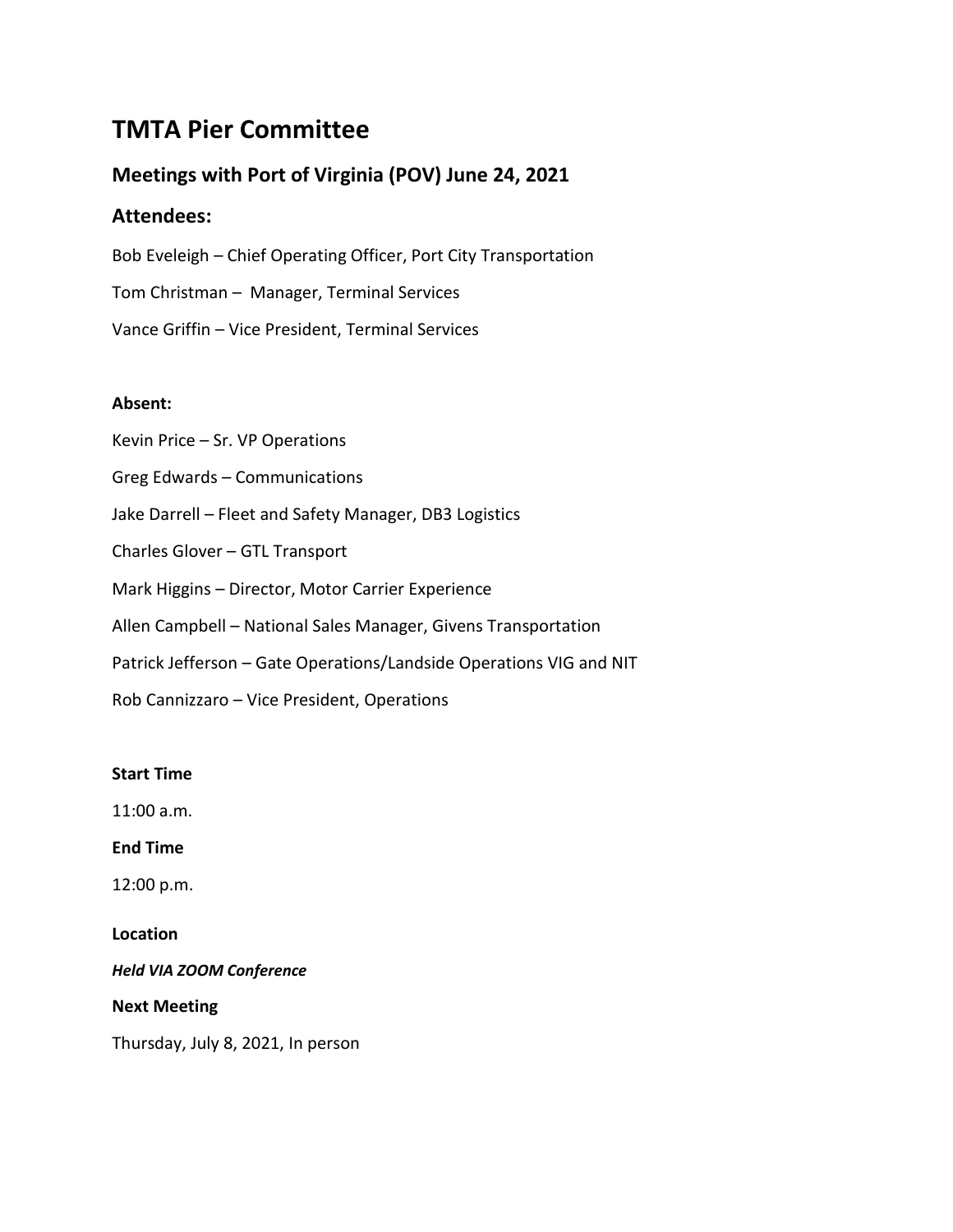# **Notes/Findings**

# **Metrics**

Next Meeting

# **Volumes**

Volume on the water is declining by double digits. Still big numbers but down over prior month.

# **Reminder - Saturday Gates End this Saturday June 26, 2021**

Current demand forecast does not support keeping Saturday hours past June 26.

# **Ongoing ProPass Freezes and Server Reboots**

Through June 22 users were experiencing freezes and reboots. Port has added hardware and made software more efficient. As of today the server appears to be performing normally. Motor carriers should put in a TRAC incident if any event occurs that includes time of the occurrence. There is a group at the Port monitoring server performance continuously.

# **Empty Returns Not Available Until 3 or 4 p.m.**

Port is working to increase empty returns. Pier Committee asked for Port to look at putting an empty stack yard at VIG to provide more flexibility to motor carriers. Also asked the Port to make some more adjustments to make more drop empty transactions in the morning hours.

# **Changing Drop Empty to Drop Export Results in Loss of Reservation Due to Duplicate Import Transaction**

ProPass sees the import as still valid and there cannot be two reservations for the same container. As a result Motor Carrier cannot street turn the container resulting in inefficiency. The system does not allow a change of transaction type from Empty to Export. Customer Service may be able to help on occasion.

# **Empty Return Size should not matter**

Port agrees size should not matter and will investigate the specific transaction encountered by the motor carrier.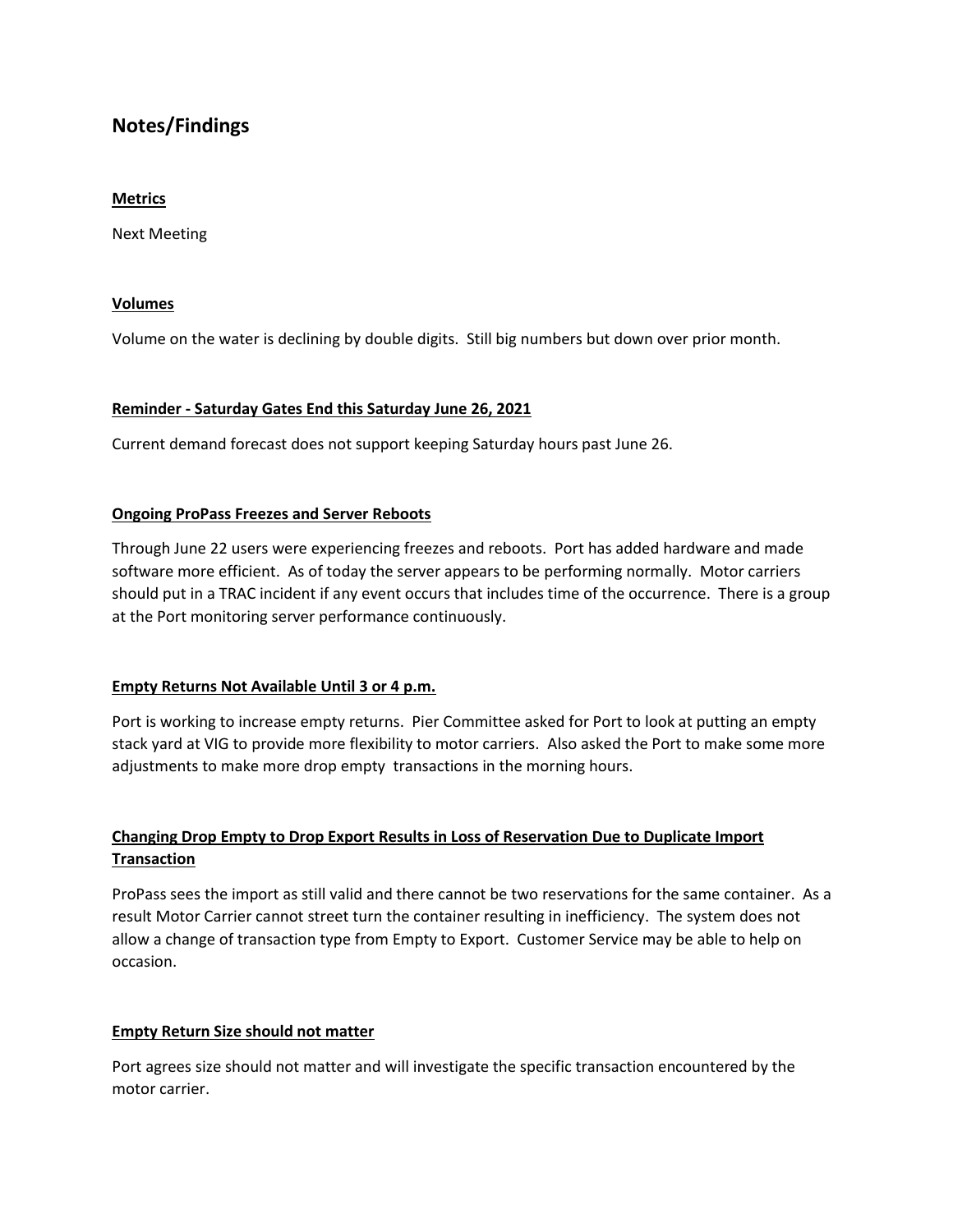# **Chassis and Container Availability**

New chassis being added to pool every week. Utilization is high but still available.

Some carriers are reporting containers are in short supply with some containers reported as damaged rather than available. The Committee asked the Port to look at available numbers to ensure they are accurate.

#### **Options to Move Port Related Container Moves to Later Hours**

Pier Committee asked the Port to examine options and discuss with us.

#### **Pending Fixes**

- 1. False Duplicate Appointments Requiring Manual Correction NIT rescheduled to July as testing is still ongoing. Bugs being worked out before rolling out.
- 2. Appointments Stuck in Verified Status NIT rescheduled to July as testing is still ongoing.
- 3. Deleting Bookings in ProPass Solution rolled out in June and appears to be working.
- 4. Container Numbers Showing in ProPass in Both Terminals Solution is coded and now in testing. This normally occurs when a ship call moves from NIT to VIG or vice versa. The clue to motor carriers that this has occurred is the original item on your watch list will show status is "unknown" while the new item will have the updated location.
- 5. Motor carriers with excessive missed reservations and cancellations Pier Committee has asked for an analysis of the carriers most responsible and causes.

#### **Dual Moves**

The Pier Committee asked the Port to review the % of single moves and determine whether there are options to increase dual moves (Export Drop/Import Pickup in particular). Motor Carriers should put in a TRAC incident to express their opinions on their ability or inability to make dual moves.

Asked Port to look at increasing ability to do a Pick Import and Drop Empty. Ongoing effort.

#### **Perception too much time passes between an appointment going from locked to cancelled**

There should be no lag. If a motor carrier sees a delay should report it by TRAC.